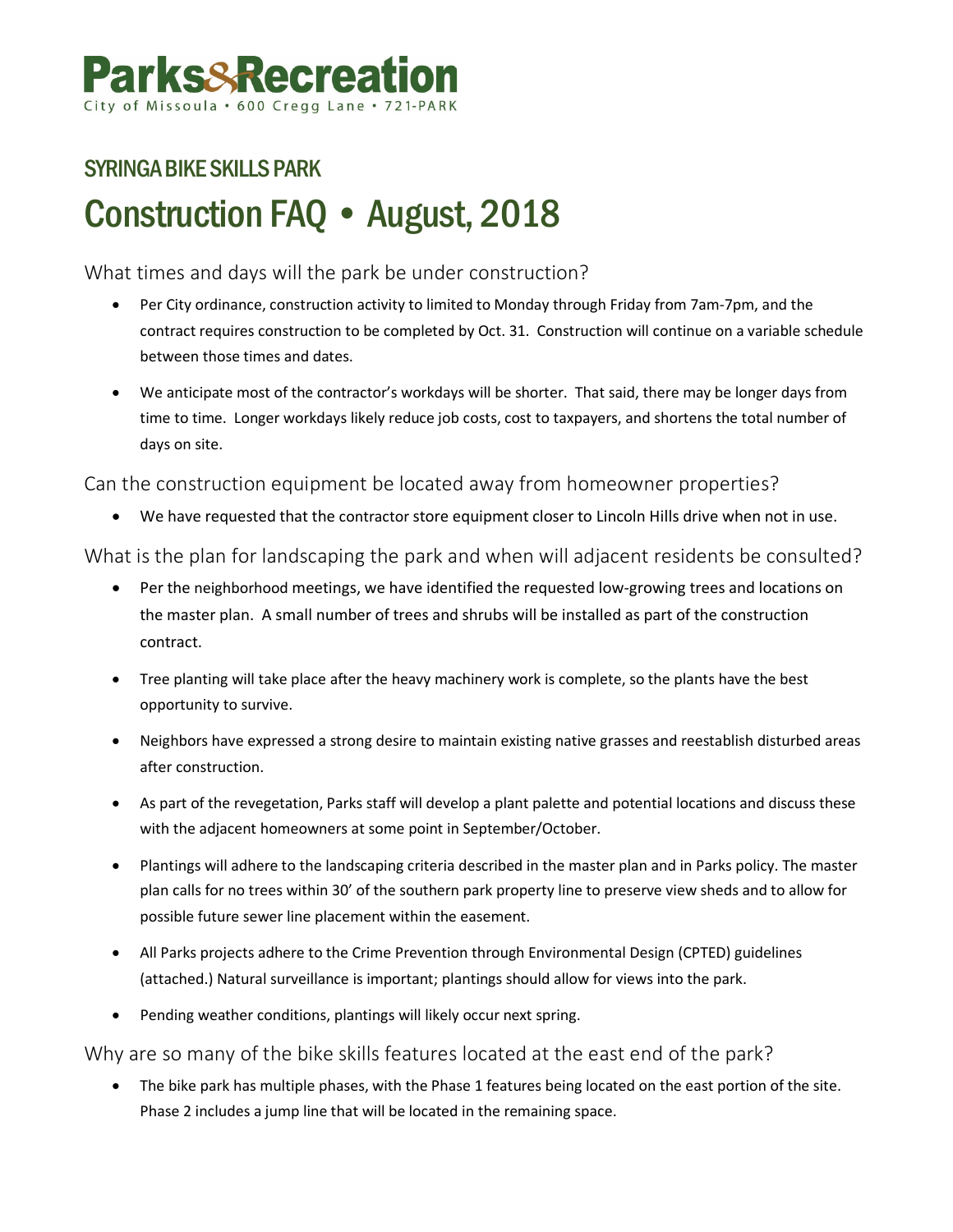- The topography of a site, including its hills, slopes and grade, create the "flow" feature of a bike park, which particularly helps riders maintain speed on the jump line.
- As noted throughout the extensive public planning process, the east end of Syringa Park is at a slightly higher elevation than the west end. Park designers took full advantage of natural topography with every intention of completing the entire park.
- The small pump and flow tracks at the east end of the park are strategically located as to take advantage of the natural slope at the site, access via the approach, costs, and again citizen input.
- These east end features are designed for beginner and intermediate riders. The feature placements are consistent with the extensive public process and master plan adoptions.
- The jump line, which is designed for beginner through advanced riders, is placed further to the west where the park's topography aids the rider maintain momentum.
- The jump line is planned for Phase 2, and we have retained the space for the jump lines to limit cost and disturbance in the future.
- The cycling community is still raising funds to complete that portion of the project.

Can some of the skills features be moved to reduce the impact of the park on neighbors at the east end?

- The project's phasing plan may give the impression that Phase 1 features at are concentrated the east end of the park, and Phase 2 extends the project to the west side of the park.
- With the jump line delayed until Phase 2 construction, we have some ability to spread some of bike skills loop features throughout the loop, and are currently consulting with our designers. However, when the jump line is installed in the future, some of these items may need to be returned to their original position within the site plan.
- The diagram below shows a few of the bike skills features which may be relocated. Safety and cost will be factored into any changes. We are unable to move the pump tracks to other areas, as that will affect the future phase(s) planned for the park.
- Scheduled for Phase I: #23 ground-level rock garden
- Scheduled for Phase 2: #21, height 1', #22, height 2' at center point